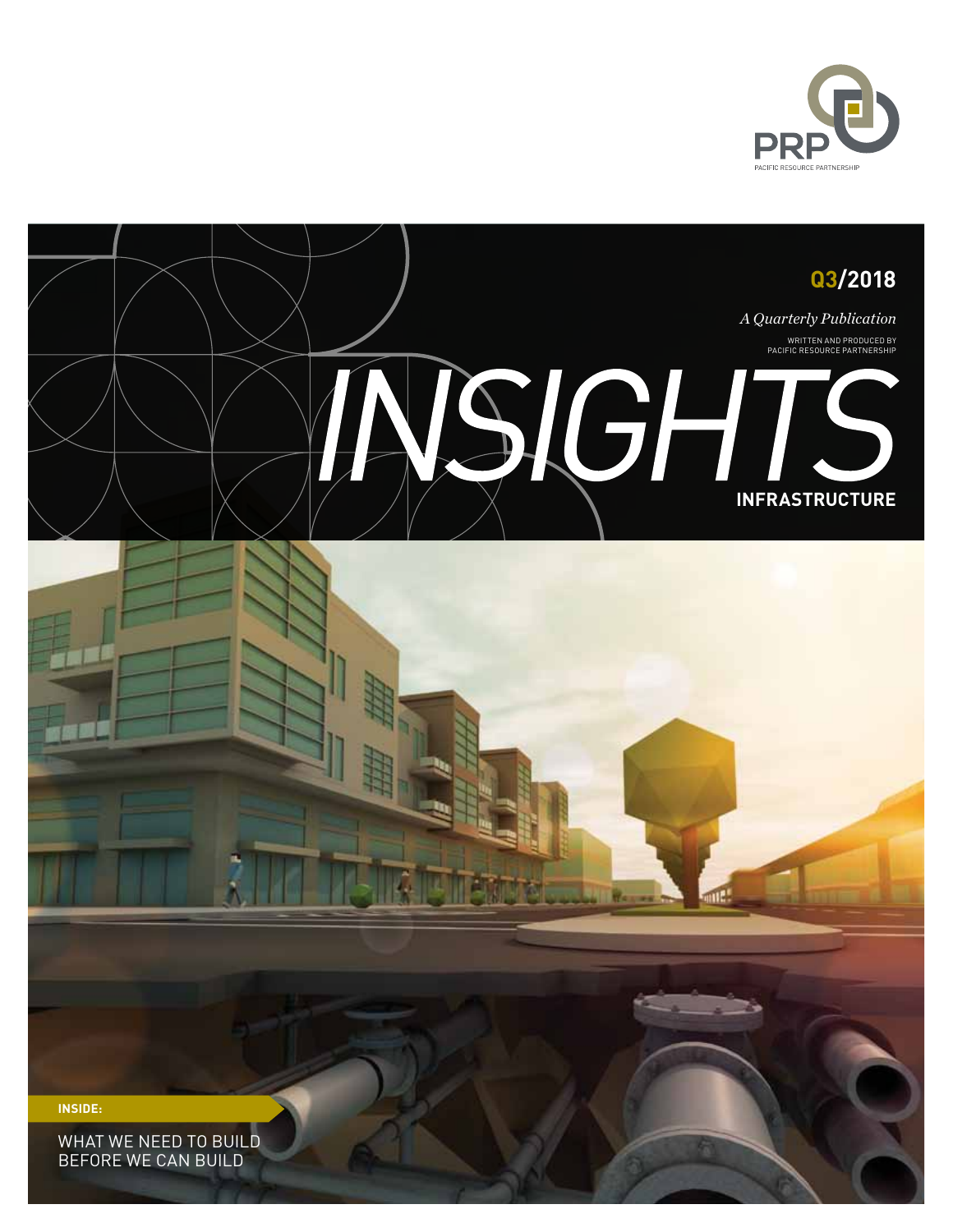*Hawaii is growing, and housing and infrastructure have not kept pace with demand. According to a January 2018 UHERO briefing to the Hawaii Senate Ways & Means and House Finance Committees, our state needs more than 80,000 housing units to be built by 2025. Every one of them will require water, wastewater, utilities, roads and other infrastructure before they can be built.*

> The December 2017 Transit-Oriented Development Infrastructure Projects report from the city's Department of Planning and Permitting estimated that more than \$1.48 billion in major infrastructure upgrades are necessary to accommodate the next several decades of growth around rail stations.

# **FOR SUSTAINABLE GROWTH LAYING THE GROUNDWORK**



# $\overline{a}$ **MITT** דוור

– includes \$154 million for projects to increase system capacity in areas surrounding the planned rail route within the next six years and \$220 million for projects planned through 2042.

**PROJECTED HOUSING SHORTAGE BY** 

**2025**

**PROJECTED HOUSING DEFICIT BY 2025**

**ADDITIONAL HOUSING SUPPLY NEEDED BY 2025**

**PROJECTED NEW HOUSING INVENTORY BY** 

**2025**

# **MAJOR INFRASTRUCTURE UPGRADES**



– includes dredging and bank stabilization for Kapalama Canal, a linear park and promenade on both banks between Dillingham Boulevard and North King Street, improvements to Kohou and Kokea Streets and new pedestrian bridges at Kalani and Kaumualii Streets.

# RECREATIONAL & CULTURAL FACILITIES **\$108M-\$122M**

### **SMART CHOICES, LOWER COSTS**



A smart way to finance infrastructure is to lower the price tag. A 2013 study by Smart Growth America found that dense mixeduse development patterns had reduced up-front costs that were 38 percent lower, on average, compared with suburban

Nationally recognized urban planner Joe Minicozzi, AICP, cites a downtown Asheville, North Carolina department store that brings in 10 times the property tax revenue per acre compared to a Super Walmart that sits on 34 acres a few miles from downtown. When you count total tax revenue – which includes both property and sales tax ates six times as much as the Walmart.

development patterns. Increased economic activity and rising property values in a mixed-use urban core also generate more tax revenue, making it easier to pay for maintenance.

# WATER

# **\$374M**

– includes \$320 million in funded sewer projects (pump stations, force mains and large pipes) from Waipahu to Ala Moana over the next five years and \$510 million in additional sewer projects identified, with construction cost funding programmed.

### WASTEWATER

# **\$830M**

– the estimated cost to update an existing plan to eliminate the federal floodway designation in Old Waipahu Town.

# STORMWATER DRAINAGE

# **\$22M**

– includes \$30-50 million for complete streets initiatives in all aspects of roadway planning, design and construction, as well as \$80-90 million for more than 60 pedestrian, bicycle and bus access improvements ranging from wider crosswalks to footbridges and bus transit centers, necessary to help riders reach the rail stations, since only four of the 21 stations will have parking facilities.

## STATION ACCESS & COMPLETE STREETS

# **\$140M**



**URBAN CORE, DENSE MIXED-USE DEVELOPMENT**

**SUBURBAN DEVELOPMENT**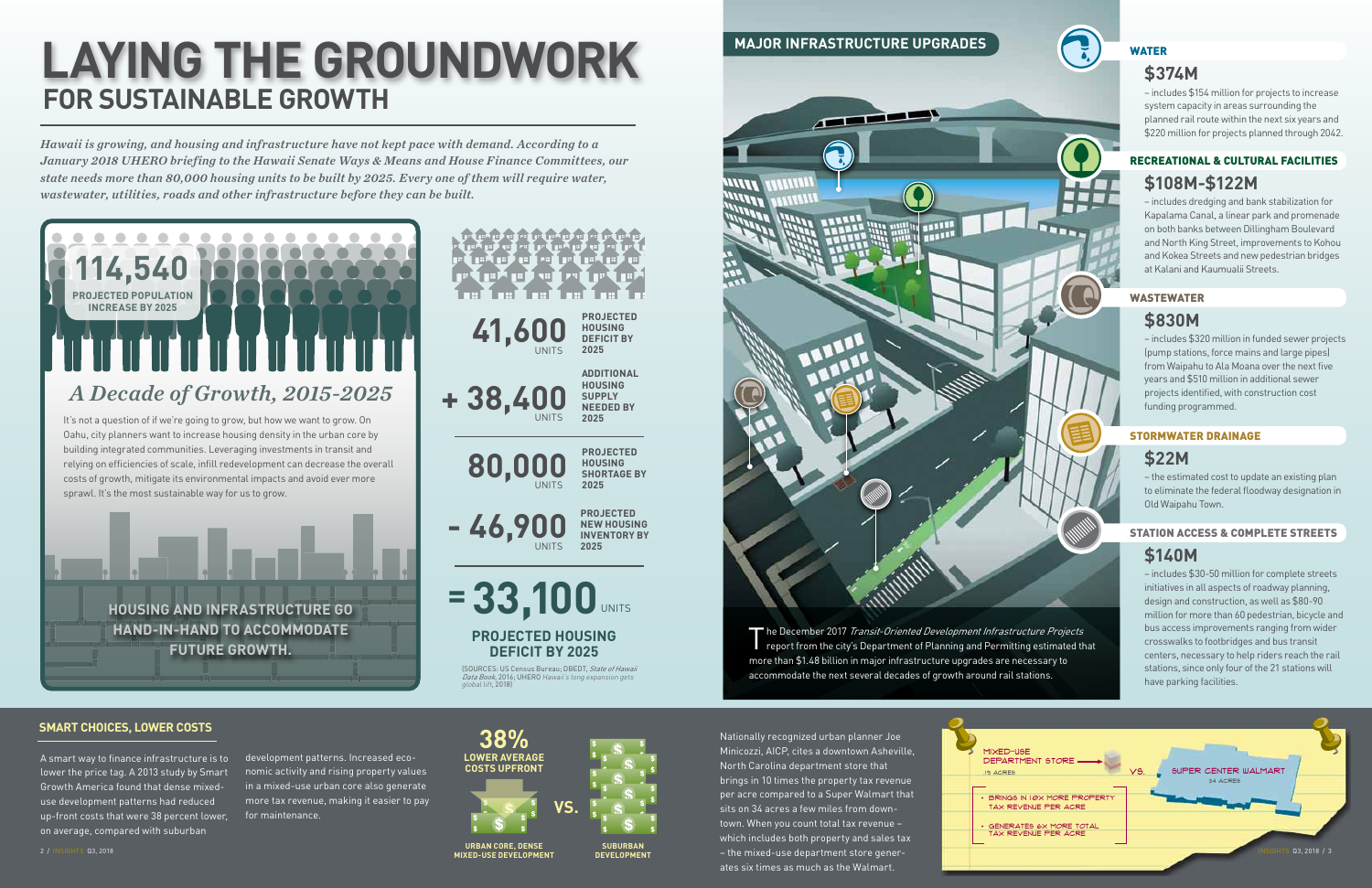# *Expert Q&A* WALTER **THOEMMES**

**Managing Director of Commercial Real Estate. Kamehameha Schools**



**WT:** As we began the redevelopment of our nine-block area in Kakaako, we worked collaboratively with stakeholders and did extensive community outreach. The resulting Kaiaulu o Kakaako Master Plan is the best example of vision, alignment and working with state agencies. It successfully guided both KS and the Hawaii Community Development Authority (HCDA) through the complex development proces.

 Once the vision was established, KS based its proposals on HCDA's Kakaako Community Development District Mauka Rules (referred to as "Vested Rules"), and on existing infrastructure and streets. It's both more cost effective and planful to work together with others who are moving forward in a similar timeframe. However, real estate development is very sensitive to market factors, and therefore stakeholders' respective plans do not always align time-wise.

### **Q: How did Kamehameha Schools' vision and the vision of other Kakaako stakeholders align, and how did you coordinate redevelopment and infrastructure planning?**

**WT:** In order to optimize urban planning best practices and avoid the risk of delay, we proactively worked with the Honolulu Authority for Rapid Transportation and the developers of the block on which a rail station was designated, to integrate the designs of each. Gathering places were added at both ends of the station to better integrate the uses on the block. We provided the rail site with an allocation of floor area under the Vested Rules in order to facilitate the future installation of ridership-focused services and perhaps even a future senior housing program above the station.

### **Q: How did you incorporate the rail project and transit-oriented development into your infrastructure plans for Kakaako?**

**WT:** All developers gain valuable insights as they proceed through a community-building program, and KS is no exception. We make every effort to effectively deploy those "lessons learned" in each subsequent development program, whether being executed by KS or jointly with a development partner, or by one of the builders it sold property to for for-sale residential development.

 One top lesson learned that can be deployed elsewhere is to find more ways to work with aligned collaborators to achieve synergy. This allows each to succeed at higher levels than they could achieve alone.

### **Q: What are the lessons learned from your experience in Kakaako, and how might they apply to other projects?**

**WT:** KS collaborated with the community and cultural stakeholders in the planning and execution of the master plan, and believe that all can be very pleased with how Our Kakaako contributes to Honolulu's vibrant urban landscape.

### **Q: Overall, how satisfied is KS with its development of its Kakaako parcels?**

Visit Kakaako today and you'll find a truly integrated community with dozens of new retailers and restaurants, a mix of affordable and market rate housing, local events and pop-up shops, pedestrian friendly walkways, murals reflecting a thriving street art scene, attractive landscaping, Biki bike docks – and several construction sites. Redevelopment has transformed this former light industrial district into a vibrant urban neighborhood combining modern amenities with a nod to its historic past. But arriving to this point was not easy; it's the result of preparation and orchestration.

Planning began in 1976 when jurisdiction of the district was transferred from the city to the Hawaii Community Development Authority (HCDA), an agency created to bring together private enterprise and government to guide community planning. The goal was to develop an economically and socially viable community where residents could work, live and play. As

Kakaako evolves into one of the most desirable and trendiest neighborhoods in town, it's evident that HCDA and its partners achieved their vision.

It's important to consider lessons learned and emulate successes, as we face tremendous growth pressure and the need for more redevelopment. Because attractive neighborhoods don't appear overnight. Underdeveloped sections of our urban core don't simply acquire thriving businesses, diverse residences, desirable public spaces and plentiful transit options. That requires foresight, grand partnerships, big investments and perseverance.

The state's infrastructure investments in Kakaako have been estimated at \$200-\$400 million, depending on how far back you look and what inflation measures you use. Securing and deploying that investment involved a vast number of stakeholders, political will in the face of opposition, constant public input, financing through

*In his more than two decades at Kamehameha Schools, Walter Thoemmes has held various positions, including Manager of Facilities Design and Management, Director of Facilities Development and Support Division, and Chief of Staff. A KS alumnus and architect by training, he developed Kamehameha Schools' two neighbor island campuses on Maui and Hawaii Island.* 

*In his current role, Thoemmes provides strategy and direction for KS' 1,500-acre commercial real estate portfolio, which includes shopping centers, hotels and resorts, and office and industrial properties. Stewardship of these assets, including the educational trust's Kakaako holdings, enhances asset value and provides operational revenue to educate more than 48,000 Native Hawaiian learners each year.*

*Integrated Communities* A NEIGHBORHOOD 42 YEARS IN THE MAKING



several economic cycles and four decades of staggeringly complex planning that's still coming to fruition – with many more projects to come. And, after a flirtation gone awry a generation ago, rail transit is again on the horizon, promising Kakaako and points west not just commuter options and relief from clogged roadways, but revitalized neighborhoods, improved quality of life and a lighter impact on the environment. But first will come more planning and more infrastructure, including undergrounding utilities, concrete guide ways, rail stations and complete streets improvements. It's not simple, fast or cheap. But in the end, it's not only necessary, it's worth it.

Kakaako is an excellent case study in understanding what it takes to create integrated communities with sound infrastructure. As we look to develop the next Kakaako, we must remember all that came between the light industrial district of yesteryear and the hip, happening enclave now rising. And we must have patience.

Two decades have passed since Kamehameha Schools submitted its master plan to redevelop approximately 29 acres of land comprising nine city blocks in the heart of Kakaako. KS worked with stakeholders, developers and contractors on infrastructure improvements, housing, and commercial and community spaces to transform the light industrial area into a people-centric, walkable, mixed-use urban neighborhood known today as Our Kakaako. The vibrant community honors the area's history and reflects the collective vision of those involved in its creation.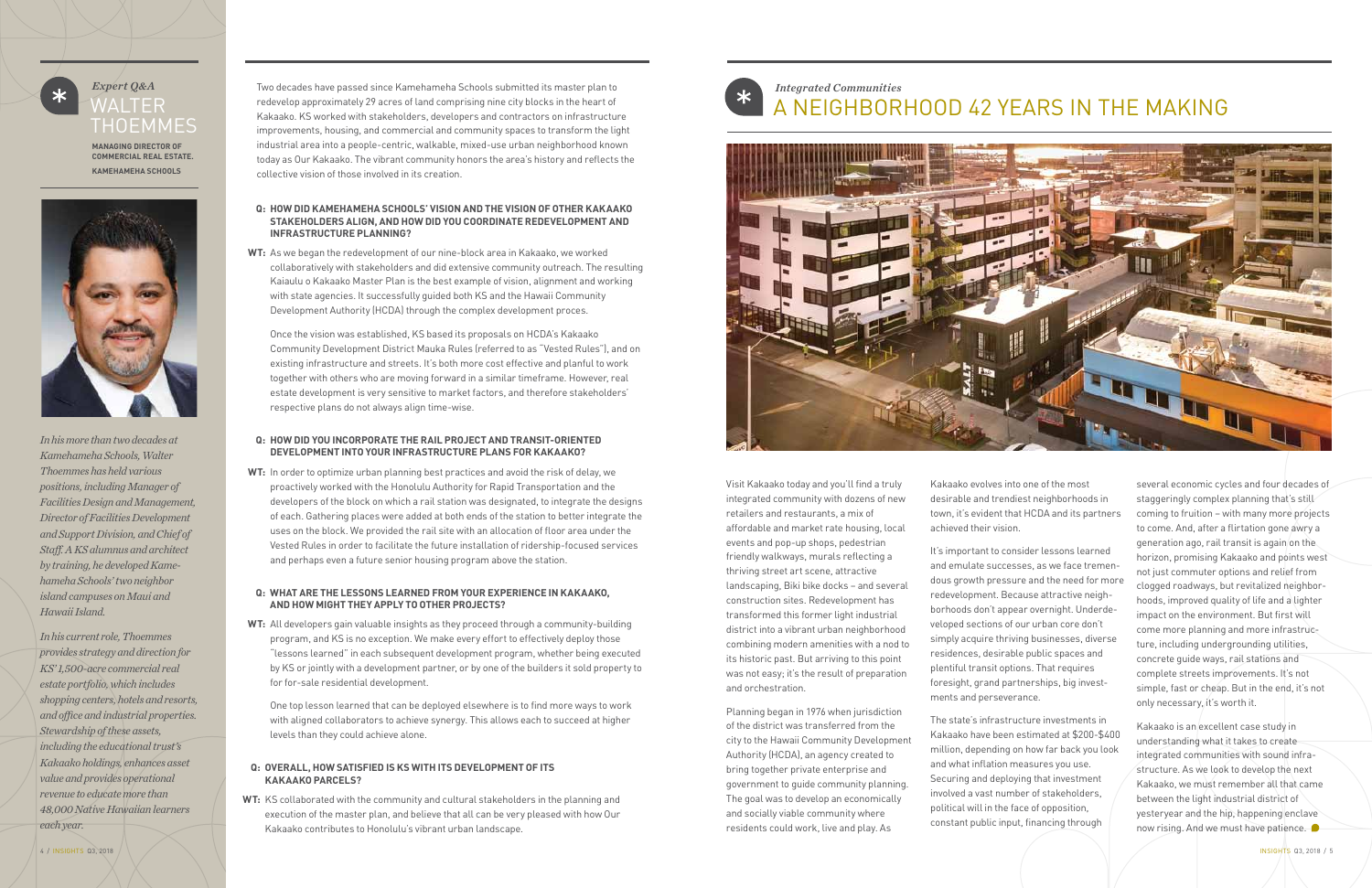# *Our View*

### **PRP STAFF**



It used to be so much easier. Developing a new neighborhood in the master plan era was a relatively simple process of acquiring, clearing and building on available land. Because the developer knew what and where everything was going to be – with a revenue stream from eventual sales – it was relatively straightforward to project, site, finance and implement the infrastructure required for that planned community. But those days are coming to an end.

Large tracts of land are in limited supply on Oahu, and there is considerable interest in preserving our open spaces. That means we need to build nearer to the urban core, where instead of large swaths, development is almost entirely infill, redeveloping existing properties and building up instead of out.

Rather than a single developer, there are several stakeholders, not all of whom may have the same vision of redevelopment. Instead of a single master plan, there may be a thicket of divergent goals, motivations and financing options to consider. That creates the groundwork for a new approach, because infrastructure decisions must be agreed upon and implemented first. How can you determine – and acquire and allocate funding for – the water, sewer, utility, transit, street and other infrastructure upgrades necessary when you have no idea what will be there in a generation?

The answer is with intricate planning. We are now in the communication era, when successful development will demand unprecedented levels of coordination. Sometimes-competing developers will need to share information – traditionally seen as confidential and proprietary – to ensure the mutual success of their endeavors. Above all, open lines of communication within and between public and private sectors will be paramount. Partnership will take precedence over competition.

The good news is that Hawaii is well-positioned to make it work in today's environment. Living and doing business on an island places a premium on relationships, and our local construction industry has often led the way in coming together to make progress happen. The very existence of PRP is a testament to the willingness of labor and management, traditionally at odds in other markets, to work together for the prosperity of all. The tools of partnership – integrity, honesty, trust, good faith and communication – will be put to good use as our industry enters a new era in Hawaii's construction history. We look forward to partnering with you to build a better future together.

### *Contractor Profile*  $\ast$ LEONARD LEONG

**Royal Contracting**

When Leonard was a youngster he often stayed at his grandmother's house on University Avenue, before it was made a through street connecting with King Street. Walking around the neighborhood, he encountered a sight that would influence the course of his life.

"One day they decided to connect the road, and they were putting in a box culvert," he recalls. "I don't know why, but it caused me to admire construction. It was fascinating to watch them work."

> Times may change, but there will always be the potential for unforeseen challenges on an infrastructure project. And it will always be experience and communication that get them solved.  $\bullet$

Later in his youth Leonard would spend summers working with relatives who were builders, carrying tile, mixing mortar, doing "grunt" work. " I enjoyed it," he said. "You didn't need skills, but you need muscles."

Leonard has seen a lot of changes in the industry over the years, but one thing that hasn't changed is the need to be prepared for – and adaptable to – the particular challenges of the jobsite you're working on, especially for infrastructure projects. That's been one of Royal Contracting's strengths over the years.

Sometimes the challenge is mundane – like agreeing to start work at 8am instead of 7am and cut out at 3pm to avoid inconveniencing commuters on Kalaeloa Boulevard. The project for James Campbell Company, completed in June, realigned and widened a 1.2 mile stretch of the main thoroughfare, with improved drainage and new intersections to connect to Kapolei Business Park on both sides.

"We knew about the time constraints going in, so it wasn't that bad – it's just part of your planning and budget, working Saturdays, paying overtime," says Leonard. "But people don't realize how many trucks go through there. And truckers tend to be rushing, because they have deadlines to meet. When we're on the side of the road, you can feel the air on your back when they pass by. We were fortunate that there were no accidents. The traffic control was good."

Other times the challenges are seismic. A 5.0 earthquake hit the Big Island in 2009, triggering rockfalls and landslides in the Waipio Valley canyons. The irrigation tunnel servicing Honokaa-Paauilo Irrigation System was blocked and the Alakahi Intake structure was damaged. When water stopped flowing to farmers, the state put mandatory water conservation orders into effect and the situation was dire. Because there was no roadway access, there were no takers for the state's emergency repair contract – except for Royal Contracting.

"Luckily I had a superintendant who grew up in the area," recalls Leonard. "He spent a week just walking back and forth and said 'let's take a backhoe in.' But then a backhoe requires fuel."

Every day they'd have the workers carry five-gallon gas tanks on their hour to 90-minute hike to the job site. After 10 days of work, they had cleared the Koiawe Intake of blockage, repaired the drain structures and realigned the stream. Their heroic efforts earned Royal the 2010 Project of the Year Award for Disaster or Emergency Construction Repair, \$5 million-\$25 million, from the American Public Works Association.

"First time we ever had a contract where the state said we could cancel it at any time because of danger," says Leonard with a laugh.

As an engineer with the title of vice president, Leonard emphasizes what's helped him in his roles as operations manager and mentor to his team. "It's easier for me to understand the difficulties that other project engineers have, or a superintendent has, because I've kind of walked the walk. To me, that's invaluable. You know when to get a little excited, when to stay calm, when to criticize, when to help."



*St. Louis High School and University of Hawaii at Manoa graduate Leonard Leong joined Royal Contracting Company in 1970, right out of college, because it gave the young engineer a chance to do everything. From a couple dozen employees and \$2.5 million per year in revenue back then to a crew of 180 and a record \$100 million in revenue last year, the company has earned a reputation for handling the toughest infrastructure challenges and accommodating the most complicated schedules to get the job done. Leonard looked back on some of those challenges and the insights he's gleaned from nearly a half century in the business.*

**Company :**  Royal Contracting Company Ltd.

**GENERAL CONTRACTOR:**  Civil Infrastructure, Building, Transportation, Housing, Site Development

**Websit E:**  www.royalcontracting.com

**Contact:**  Leonard Leong, Vice President

**Phone:**  808-839-9006

**Email:**  lokeleong@twc.com